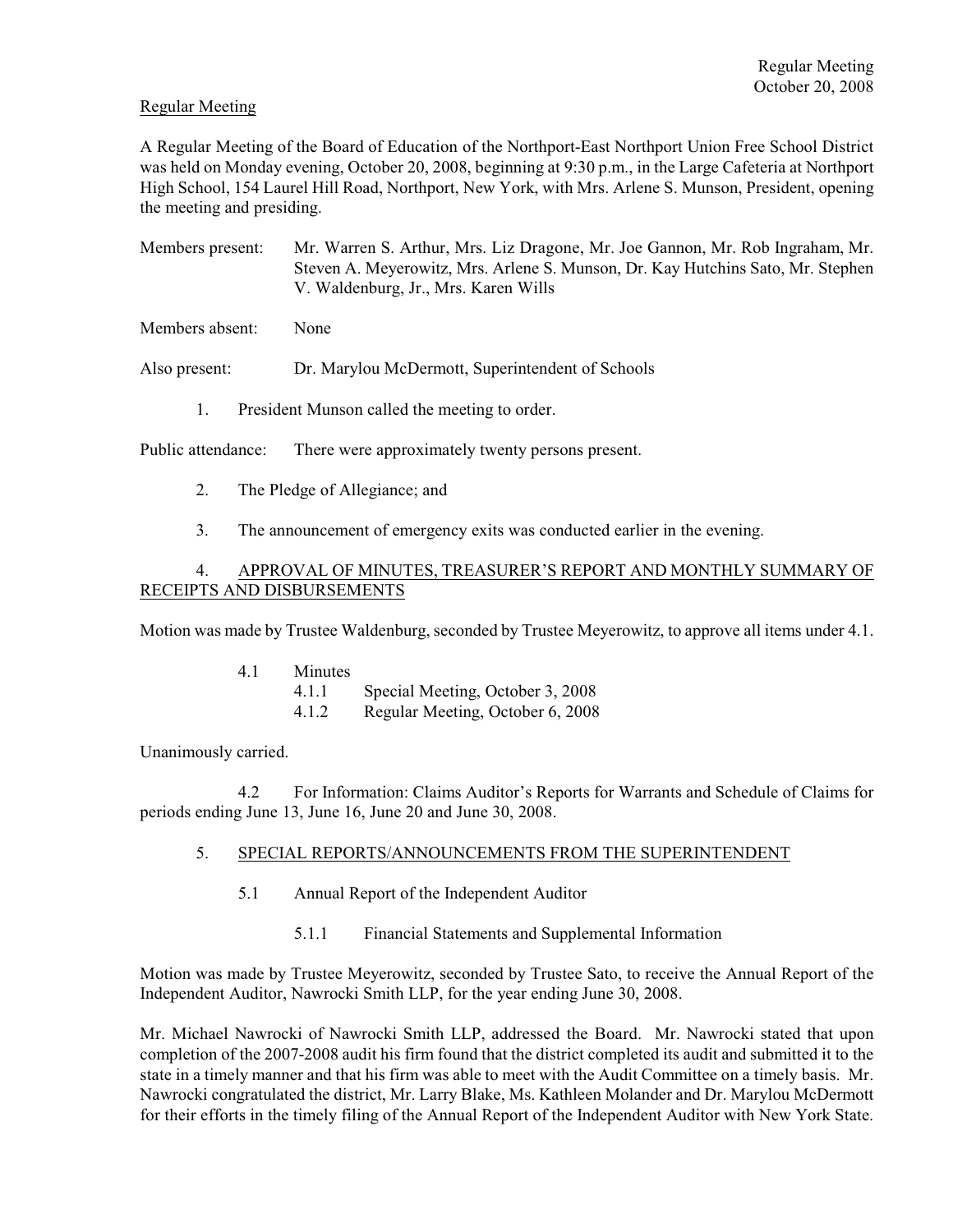Mr. Nawrocki stated that there were four audit reports carried out by his firm and that all four reports were "clean." There were no material weaknesses or significant deficiencies in internal controls. Mr. Nawrocki stated that the prior year's recommendations are being implemented or are in the process of being implemented.

There was a brief discussion by the Board.

Vote on the motion to receive the Annual Report of the Independent Auditor was unanimously carried.

5.2 Appropriated Reserves, Budgetary Confirmation and Tax Levy

Motion was made by Trustee Meyerowitz, seconded by Trustee Sato, to approve the following resolutions:

5.2.1 RESOLVED that, pursuant to voter approval on May 20, 2008 of Proposition No. 1, the 2008-2009 Budget Appropriations shall be,

> Proposition 1 Annual School District Budget \$143,276,733 Total Budget Appropriation \$143,276,733

5.2.2 RESOLVED that, pursuant to Section 1318, Subdivision 1, of the Real Property Tax Law, the District shall retain \$5,314,665 of its 2007-2008 total unreserved fund balance, said amount being 3.7% of the voter approved budget and shall apply to the 2008-2009 tax levy the sum of \$2,375,000, the remainder of the 2007-2008 total unreserved fund balance.

5.2.3 RESOLVED that, pursuant to Subdivision 12 of Section 1604 of the Education Law, the estimated receipts, including the application of the remaining unreserved fund balance as determined above in 5.2.2 and the required levy of taxes for school district purposes, be established as follows:

| <b>Estimated Receipts</b>           | \$18,206,600  |
|-------------------------------------|---------------|
| Tax Levy (Including estimated STAR) |               |
| Reimbursement of \$8,200,508)       | \$125,070,133 |

5.2.4 RESOLVED that, pursuant to 259 and Subdivision 5(a), Section 1804 of the Education Law, the following additional tax levy also be established:

> For the School District Library as requested by the Library Trustees  $$8,604,000$

5.2.5 RESOLVED that, pursuant to Section 8 of the Suffolk County Tax Act and based upon the assessed valuation which has been certified to the District by the Town Assessor, the following computed tax rate per \$100 of assessed valuations be adopted and order certified to the Supervisor of the Town, together with the dollar amounts to be raised by the President of the Board:

|                                    | Amount to be Levied | <b>Estimated Tax</b><br>Rate/\$100 AV |
|------------------------------------|---------------------|---------------------------------------|
| For Regular School Purposes        | \$125,070,133       | \$153.83                              |
| For School District Public Library | \$8,604,000         | \$10.58                               |

Vote on the motion to approve items 5.2.1 through 5.2.5 was unanimously carried.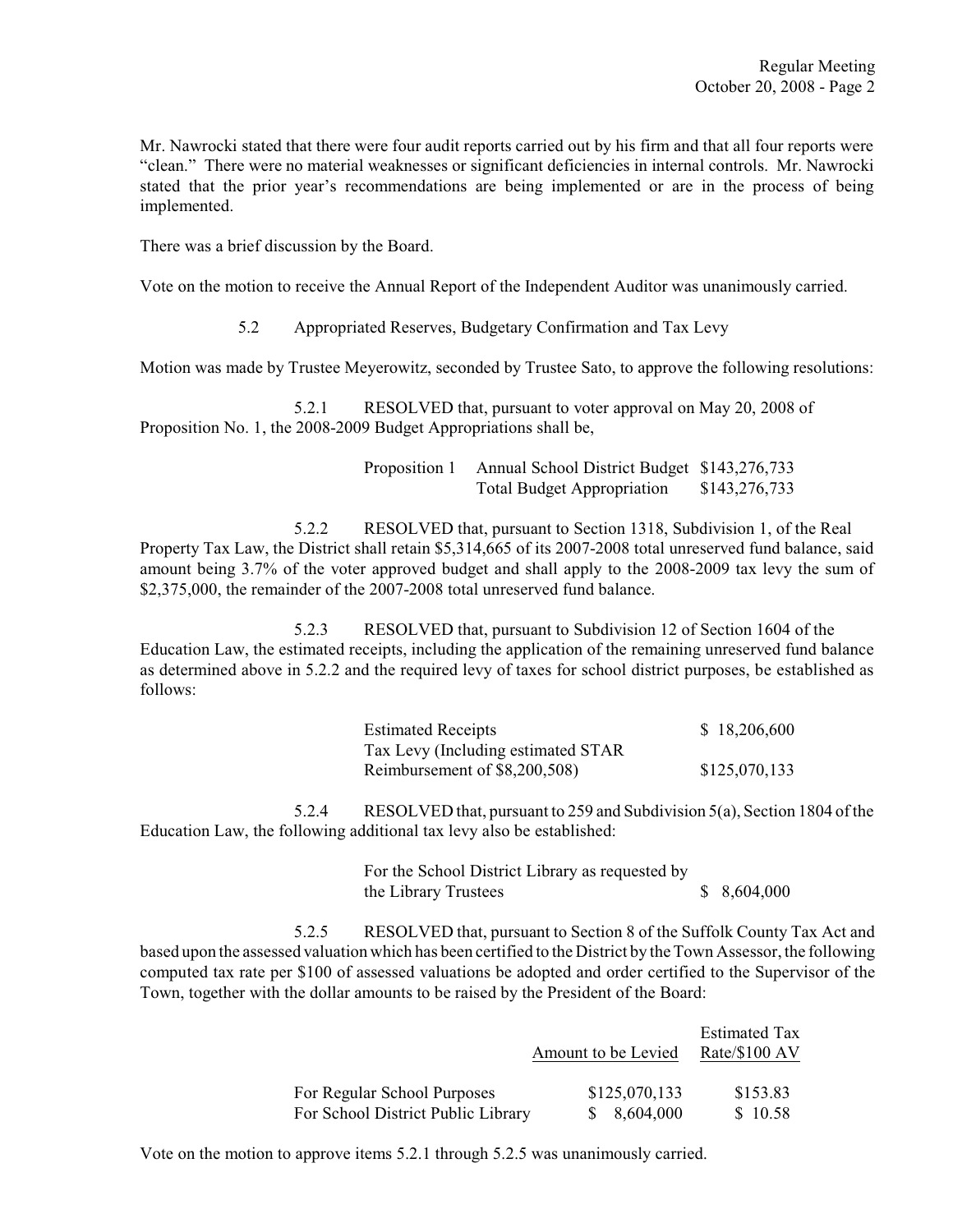# 5.3 Mathematics Initiatives

Mr. Daniel Drance, Chairperson of Mathematics K-12, presented his report detailing district-wide assessment data and stating that the results of the 2008 state math assessments show that that all grade levels outperformed other districts in Suffolk County. Mr. Drance stated that at the elementary and middle school levels the emphasis continues to be on numeracy. Computation, number facts and estimation skills are also being emphasized with the infusion of critical thinking and problem solving activities in all aspects of the curriculum. At the high school level the overall course offerings are being revised to allow greater student access to Advanced Regents Diploma.

There was a brief discussion by the Board and the President thanked Mr. Drance for his report.

5.4 The President of the Board announced the upcoming Board of Education meetings: November  $3<sup>rd</sup>$ , November  $17<sup>th</sup>$ , November  $18<sup>th</sup>$ , and December  $1<sup>st</sup>$ .

# 6. COMMUNICATIONS

There were no letters of communication.

# 7. PUBLIC PARTICIPATION

| Name                                      | Comment                                                                                                                                                                                                                           |
|-------------------------------------------|-----------------------------------------------------------------------------------------------------------------------------------------------------------------------------------------------------------------------------------|
| Karen Wills<br>Board Member               | Acknowledged Mr. Ari Mendrinos for offering to supply Starbuck's coffee<br>for the Board meetings.                                                                                                                                |
| Stephen Waldenburg<br><b>Board Member</b> | Wanted to inform the community about the Annual Hofstra Marching Band<br>Festival being held on Thursday, October 23 <sup>rd</sup> and that Northport will close<br>out the three day festival by being the last band to perform. |

### 8. SUPERINTENDENT'S REPORT, GENERAL - FOR BOARD ACTION

Motion was made by Trustee Meyerowitz, seconded by Trustee Sato, to approve all items under 8. and 9.:

8.1 Personnel Schedules, each dated October 20, 2008, and each attached and made part of the official minutes:

| 8.1.1 | Schedule A |                 | - Certified Staff                |
|-------|------------|-----------------|----------------------------------|
| 8.1.2 | Schedule B | $\sim 10^{-11}$ | Non-Instructional Staff          |
| 8.1.3 | Schedule C | $\sim 10^{-11}$ | <b>Salary Transfers</b>          |
| 8.1.4 | Schedule D |                 | - Extra Pay                      |
| 8.1.5 | Schedule J |                 | - Committee on Special Education |
| 8.1.6 | Schedule K |                 | - PDC NASA                       |
| 8.1.7 | Schedule L |                 | - PDC UTN                        |

8.2 Approving requests for foreign travel for students to countries outside of the United States during the 2008-2009 school year:

- 8.2.1 Germany (April 2009)
- 8.2.2 Nicaragua (February 2009)
- 8.2.3 Nicaragua (April 2009)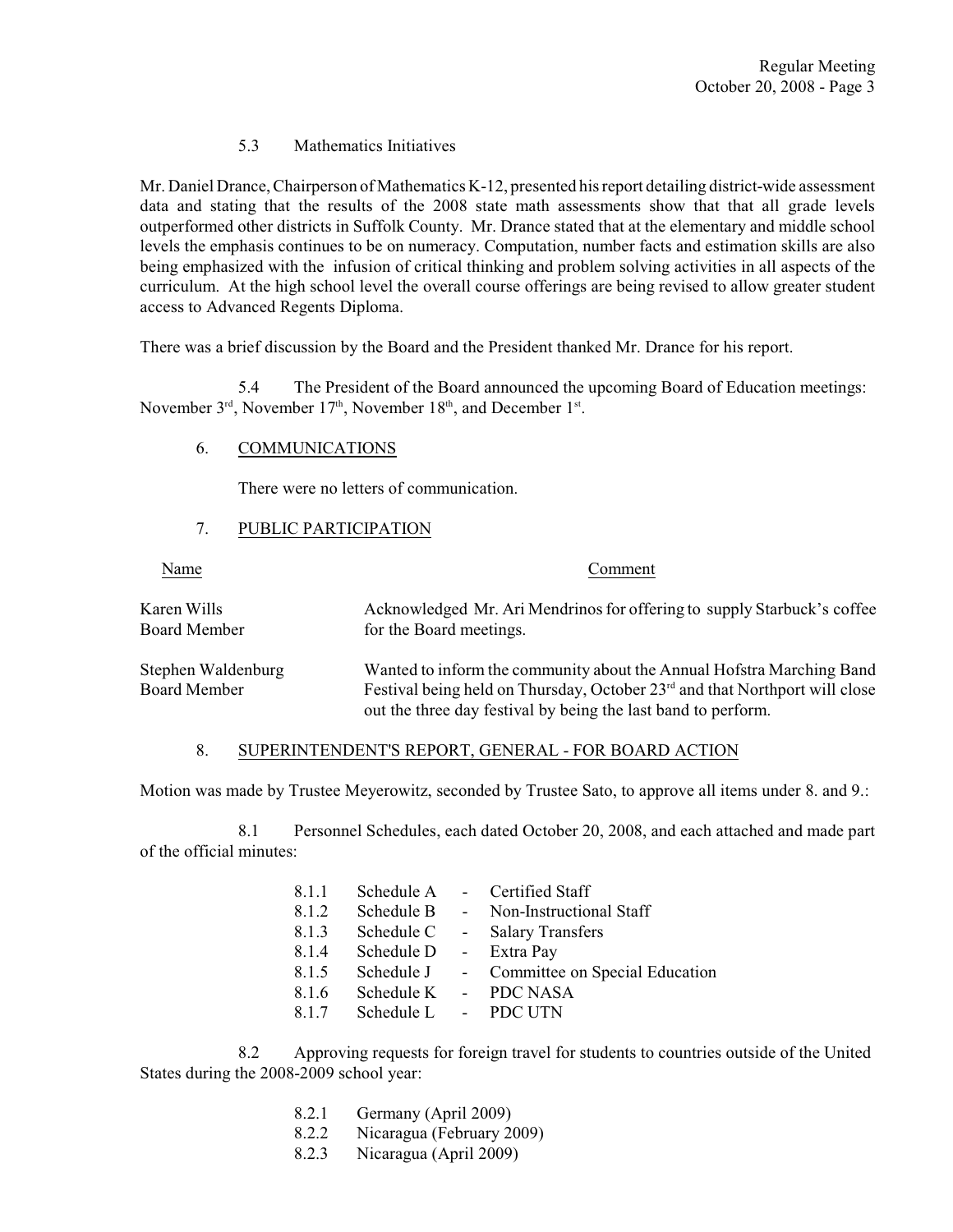- 8.3 Receiving for a second reading and adopting revisions to the following policy:
	- 8.3.1 Policy #9511, *"Pay Rates For: Continuing Education and Recreation Teachers and Temporary, Substitute and Student Non-Instructional Employees"*

### 9. SUPERINTENDENT'S REPORT, FINANCIAL - FOR BOARD ACTION

9.1 Taking specified action on the following BIDS:

### TRANSPORTATION

9.1.1 Award - Transportation for District Students Attending Out-of-District **Schools** 

### CAPITAL PROJECTS - EXCEL

9.1.2 Award - Window Replacement at Northport Middle School, Norwood Avenue School and Ocean Avenue School

9.2 Approving the following resolution to join the Town of Huntington Purchasing Cooperative:

WHEREAS, it is the desire of the Town and the District as Agencies named herein to cooperate with respect to the utilization of the services of the Town's purchasing Department; and

WHEREAS, the parties hereto are desirous of authorizing the Purchasing Director of the Town to advertise all of the bid requests for proposals and name the District,

#### NOW, THEREFORE, IT IS AGREED AS FOLLOWS:

(1) The Director of Purchasing of the Town is authorized, in advertizing for any bid for any material, equipment or merchandise, to include in all of the public notifications and advertisements, the name of the District.

(2) The Director of Purchasing of the Town shall make it a specific condition of any bids awarded that the District may avail itself and purchase any of the materials, equipment or merchandise bid.

(3) The District agrees to make available to the Director of Purchasing of the Town, in a timely fashion, information as to the quantity and type of materials, equipment or merchandise that it uses on an annual basis.

(4) The governing Board of the District specifically authorizes and consents that the Director of Purchasing of the Town is authorized to advertise and award bids in its name in accordance with the provisions of Town Law and the Local Finance Law, and any other applicable local laws and regulations.

(5) It is specifically agreed that the providing of these services by the Town Director of Purchasing shall be without costs to the District and without additional cost to the Town.

(6) The District is responsible for the payment of any materials, equipment and merchandise purchased by it fromthe bids awarded by the Town's Director of Purchasing. District's financial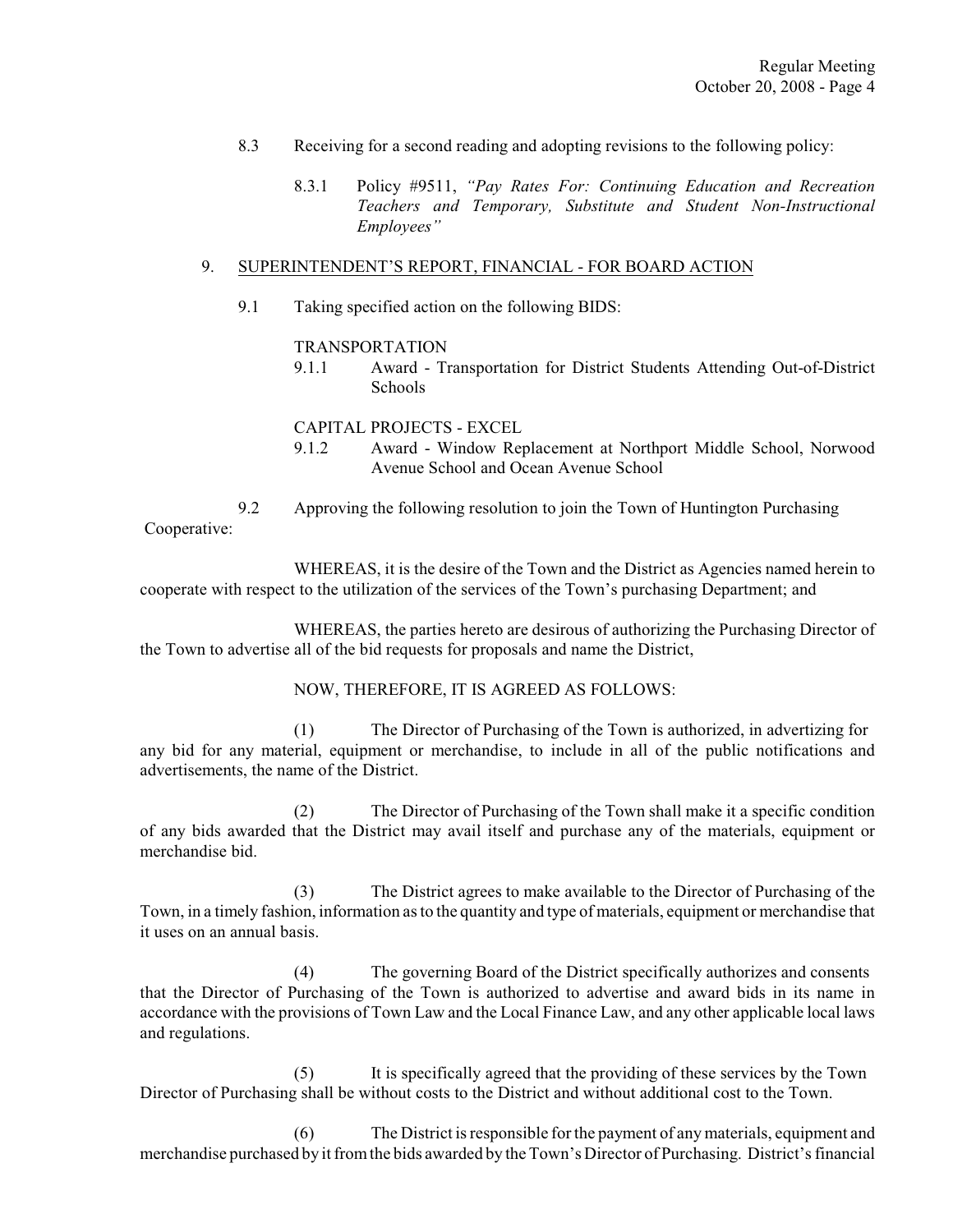responsibility shall include payment of any materials, equipment and merchandise purchased and any other incidental costs related to materials, equipment and merchandise purchased such as shipping and delivery.

(7) The District agrees to hold harmless the Town and indemnify the Town from and against any claim, lawsuit, and/or judgment together with all costs and all incidental charges thereto including, but not limited to, costs and reasonable attorney's fees incurred and arising out of the District's purchase of materials, equipment and merchandise under this Agreement.

(8) Either party may terminate this agreement upon thirty (30) days written notice to the other.

9.3 Authorizing the administration to apply for the following Suffolk's Edge Teacher Center Grants:

9.3.1 \$1,498.00 to be used for fifth grade students at Fifth Avenue Elementary school to purchase new trade books, videos, and computer software.

9.3.2 \$1,500.00 to be used to create and share interactive social studies lessons for the fourth grade curriculum while incorporating technology.

9.4 Authorizing the administration to apply for the following Starbucks Grant:

9.4.1 \$1,000.00 to be used for Fifth Avenue Elementary School to purchase books for grade level book carts supporting the District's initiative of Reading Workshop.

- 9.5 Receiving the following donations to the District:
	- 9.5.1 \$339.87 from Target to Norwood Avenue Elementary School

9.5.2 \$2,700.00 from Special Education PTA (SEPTA), \$300.00 per building for the building level Special Education department to purchase subject appropriate and reading level appropriate books.

9.6 Approving a transfer of general fund appropriations in the 2008-2009 budget.

Vote on Trustee Meyerowitz's motion to approve all items under 8. and 9. was unanimously carried.

### 10. SUPERINTENDENT'S REPORT - FOR INFORMATION ONLY

- 10.1 Schedule I Home Instruction
- 10.2 Monthly Revenue & Budget Status Report as of June 30, 2008
- 10.3 End of Year Transfers of Funds to balance 2007-2008 budget
- 10.4 School Lunch Profit and Loss Statement for the period July 1, 2007 June 30, 2008
- 11. UNFINISHED BUSINESS
- 12. NEW BUSINESS